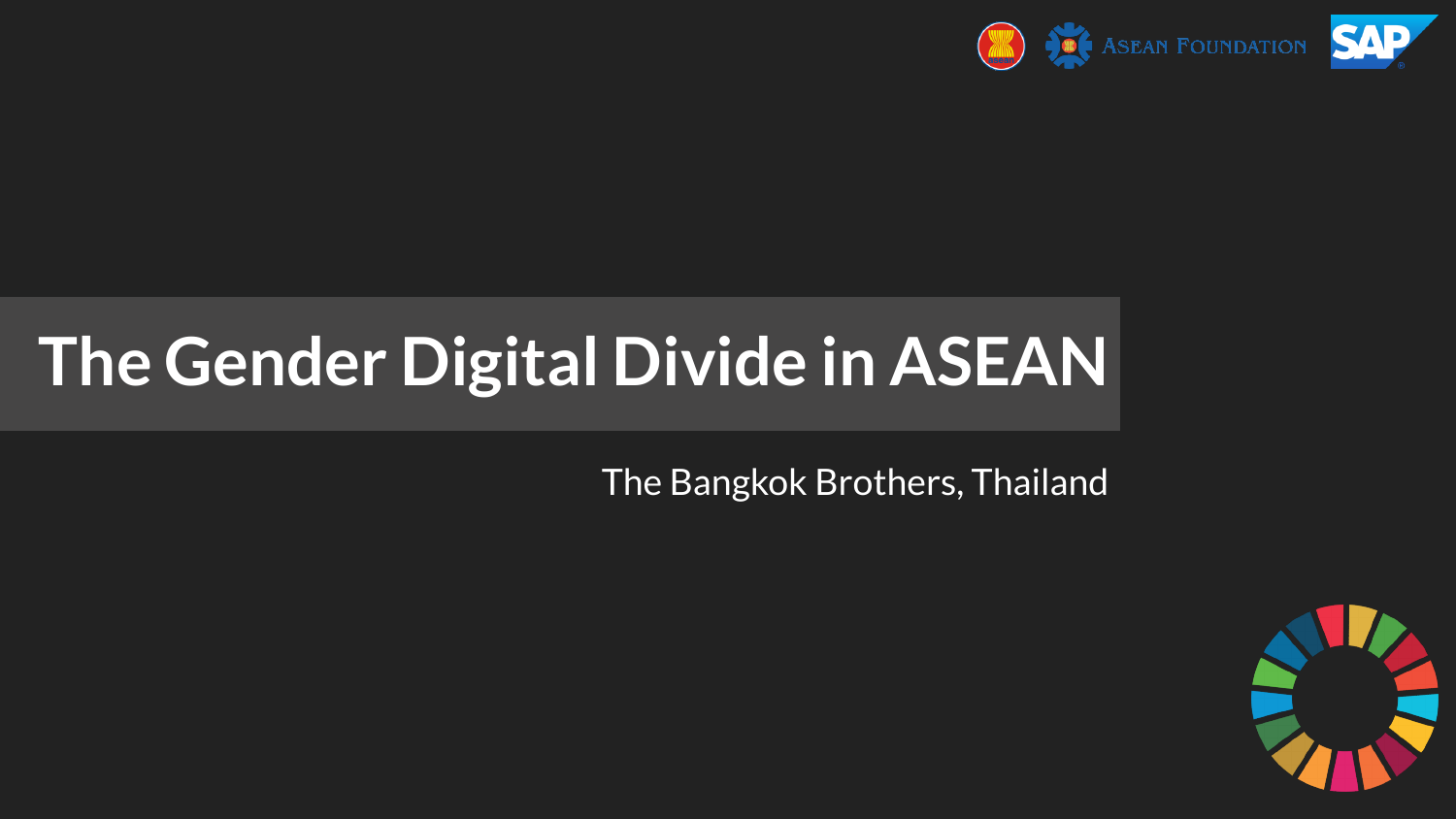### **Rationale Timeline**

### • The UN launched **MDG**s.

• **MDG3: Promote Gender Equality and Empower Women**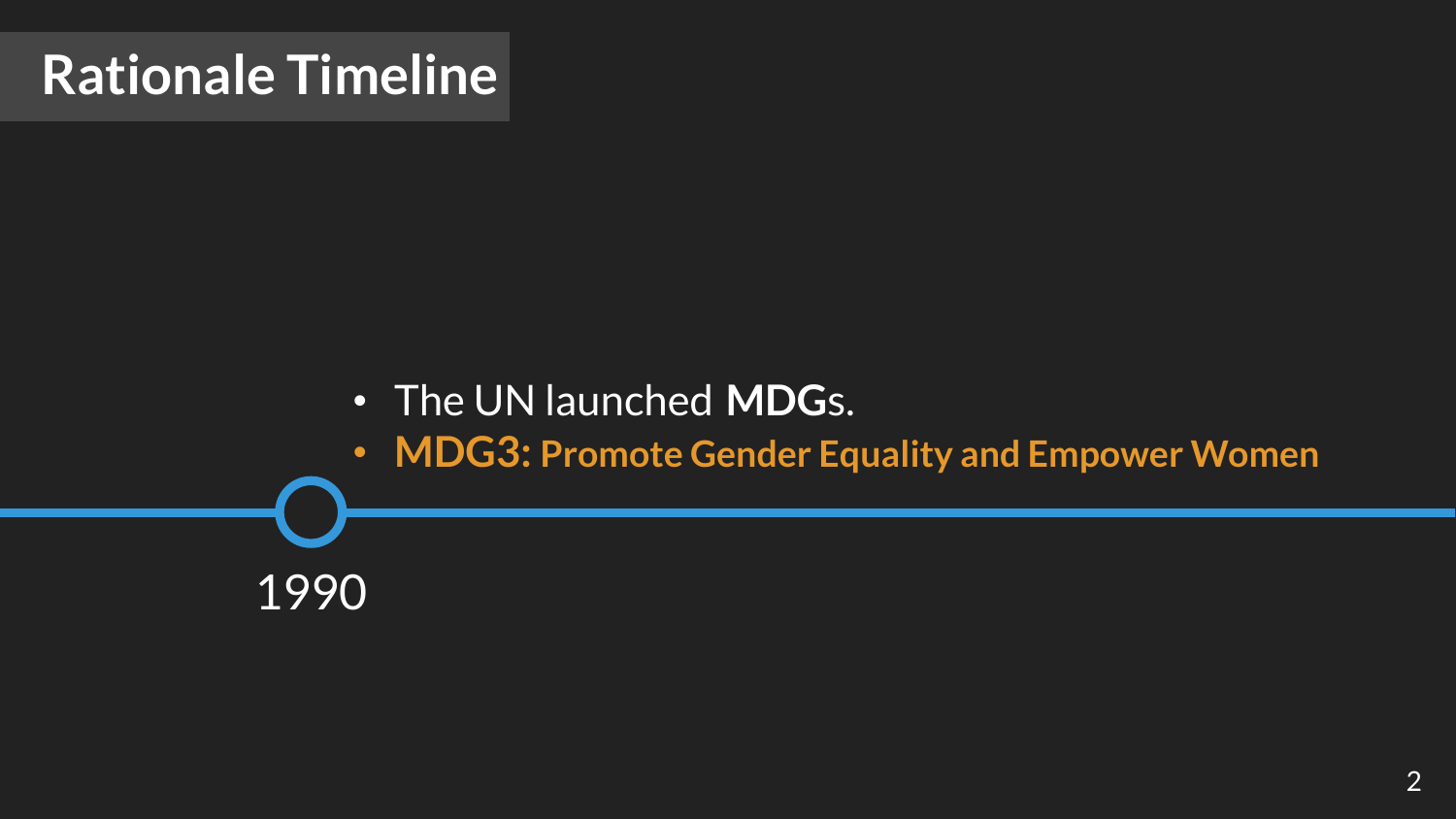### • The impact of **MDG3** was measured

• Huge gender gap remained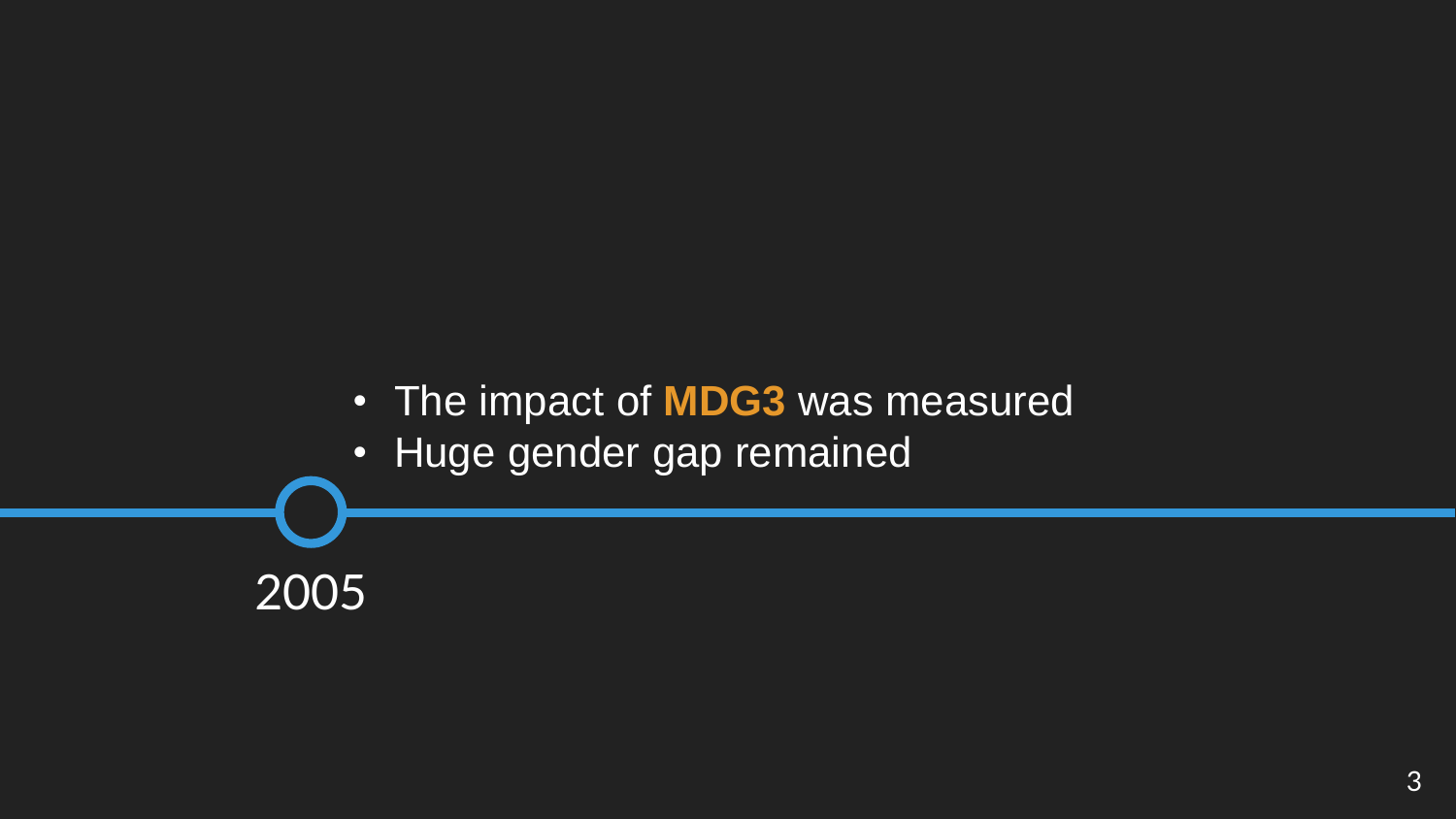• The **SDG**s was adopted

• **SDG5** addresses past failure of **MDG3** and emerging challenges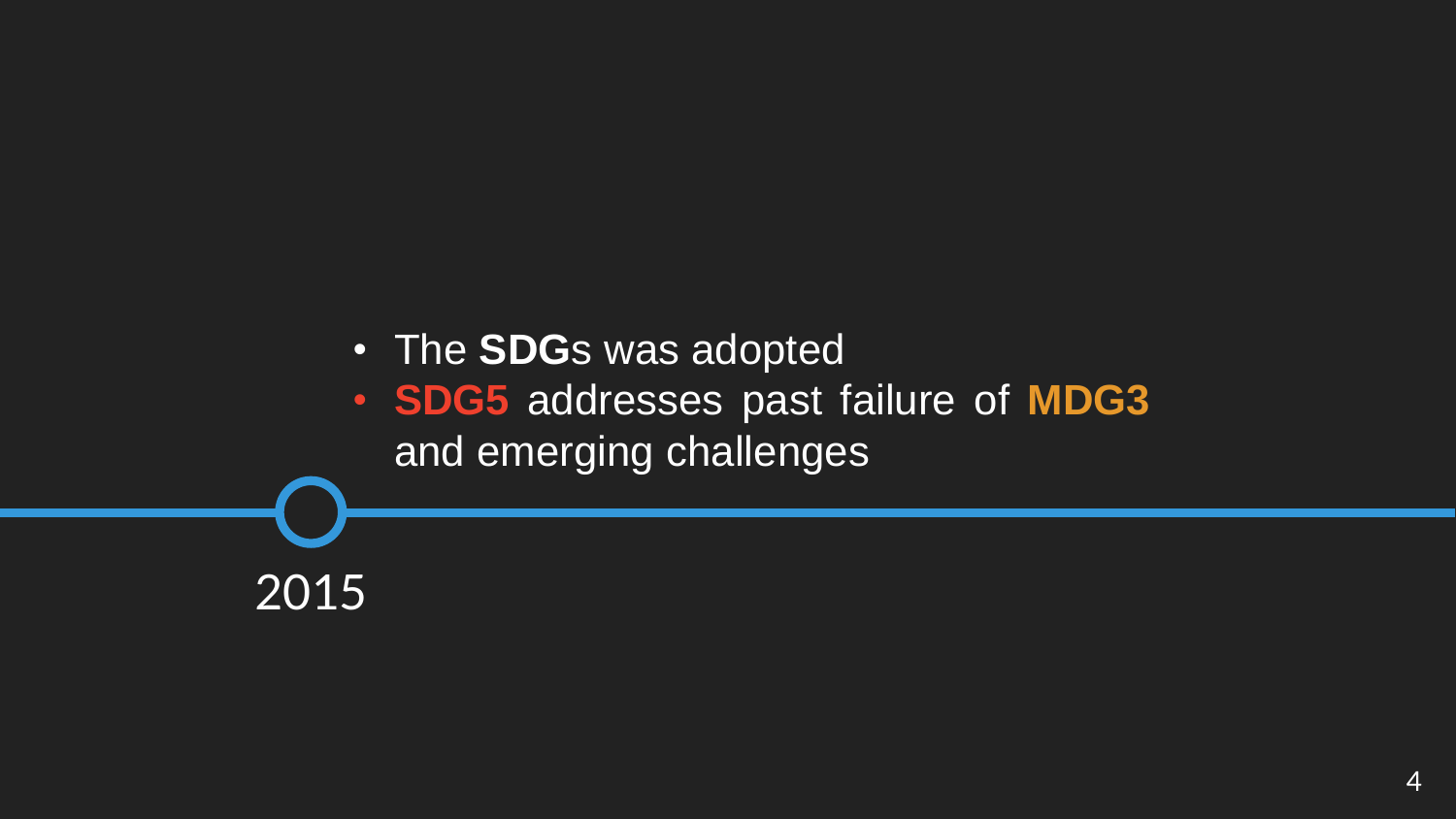- Broader gender issues are now being discussed
- Including the Gender Digital Disparity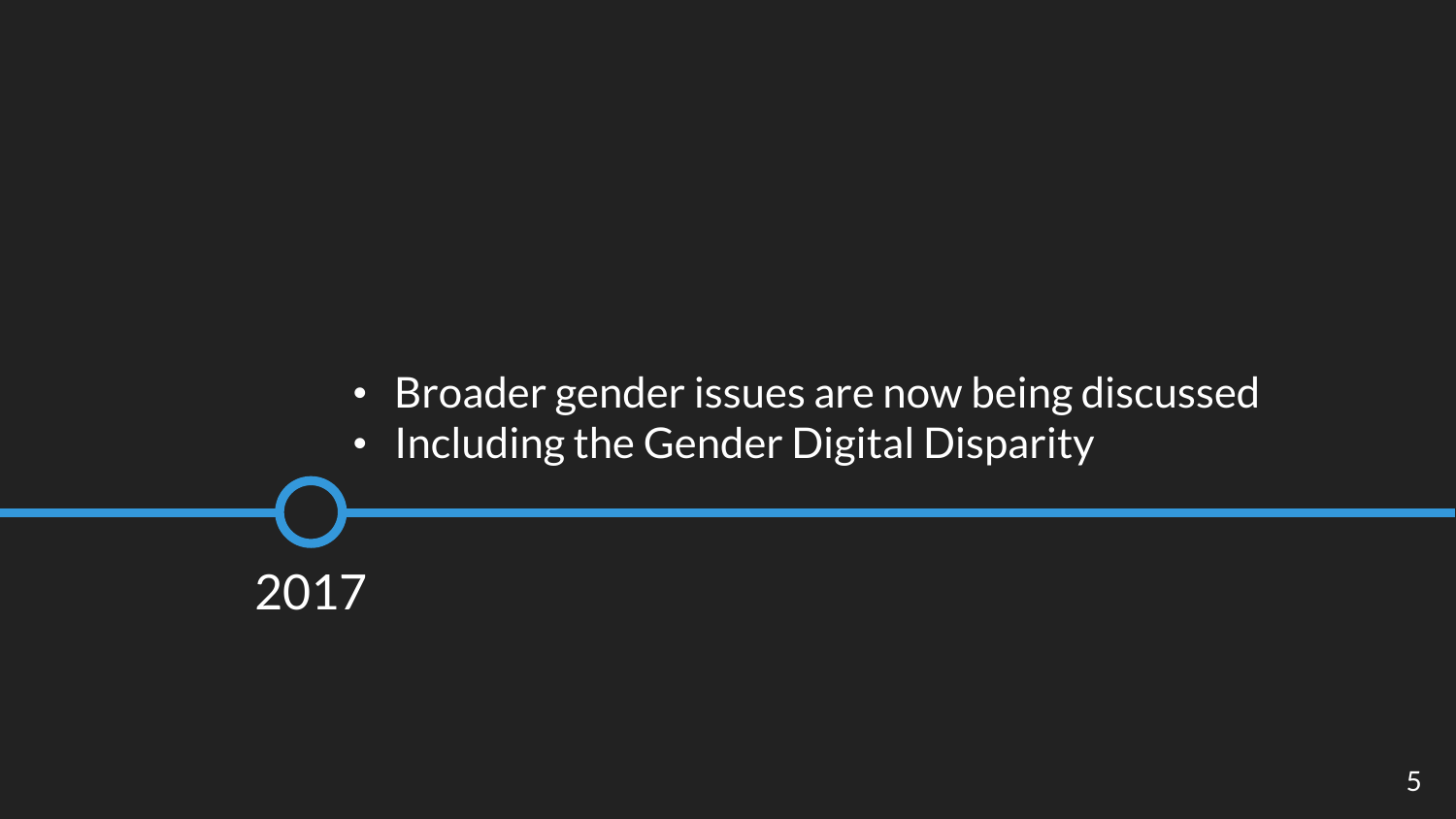### **Rationale Timeline**

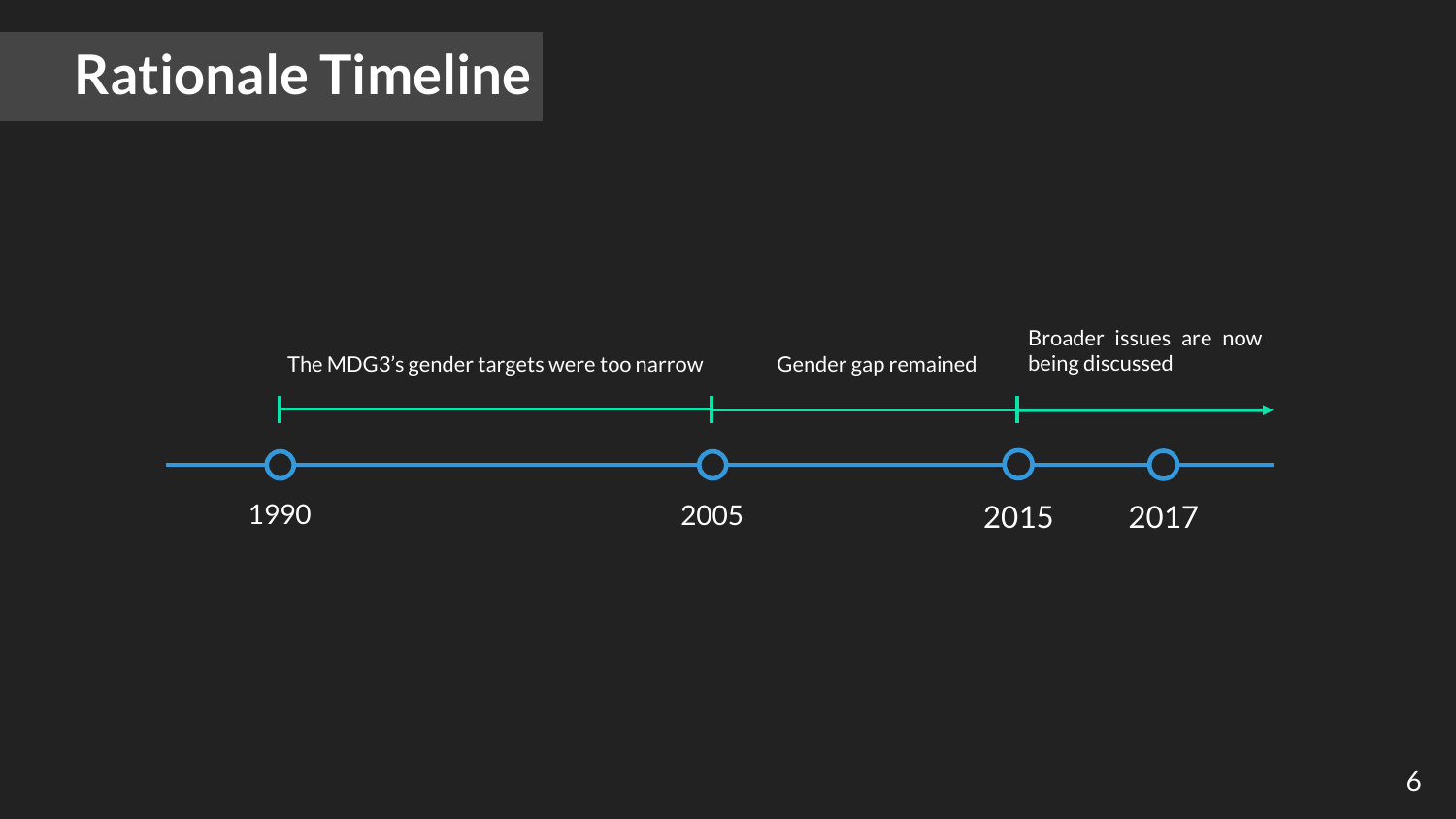### **Selected Goal, Target and Indicators**

9

**Target 5.B** : Enhance the use of enabling technology, in particular information and communications technology, to promote the empowerment of women.

**Indicator**: Proportion of individuals who own a mobile telephone, by sex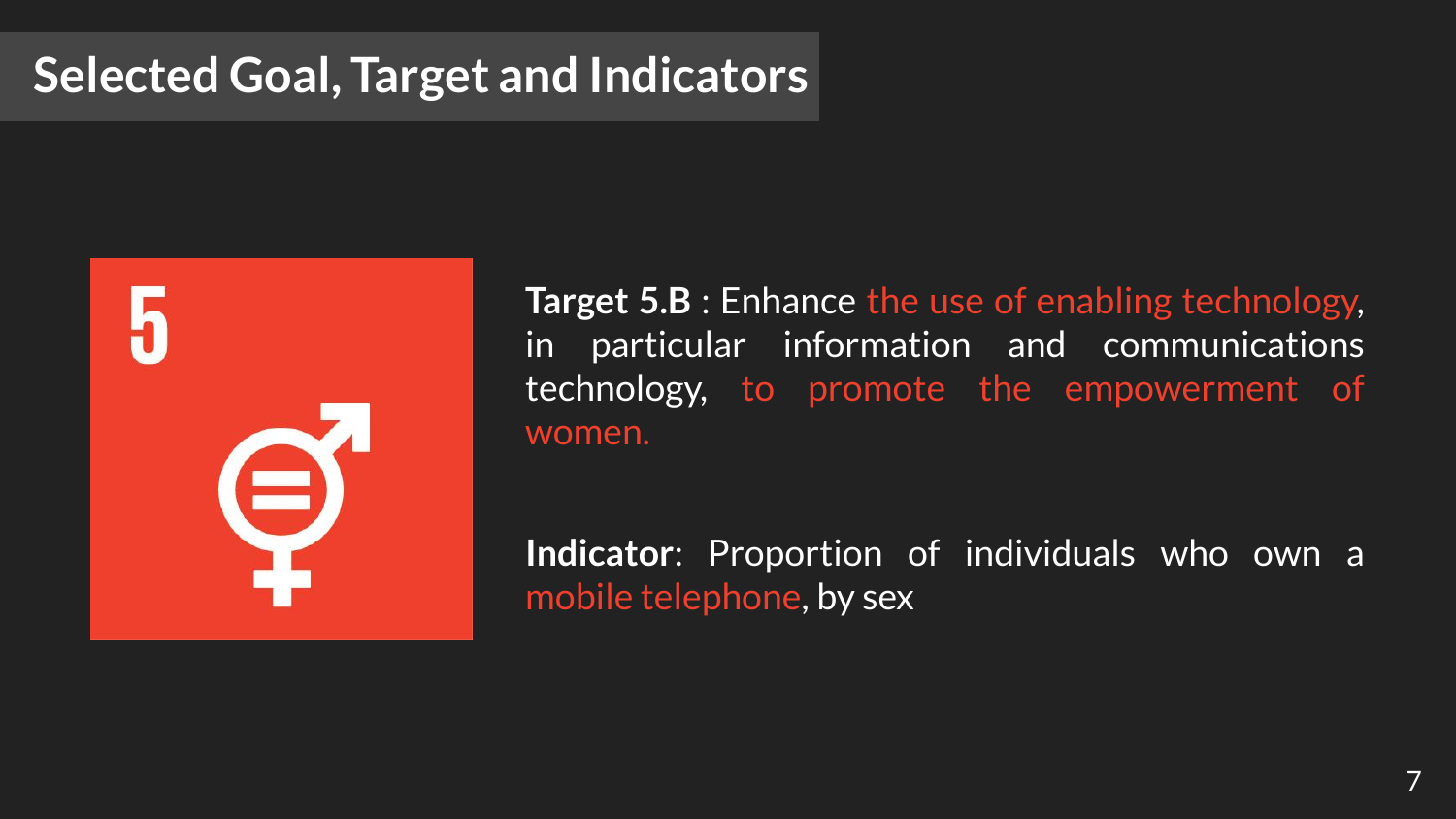# **What is happening?**



# **1.7 Billion**

females do not own mobile phones



#### Women in South Asia

**38% Less Likely**

to own a mobile phone



Women are on average

**14% Less Likely**

to own a mobile phone than men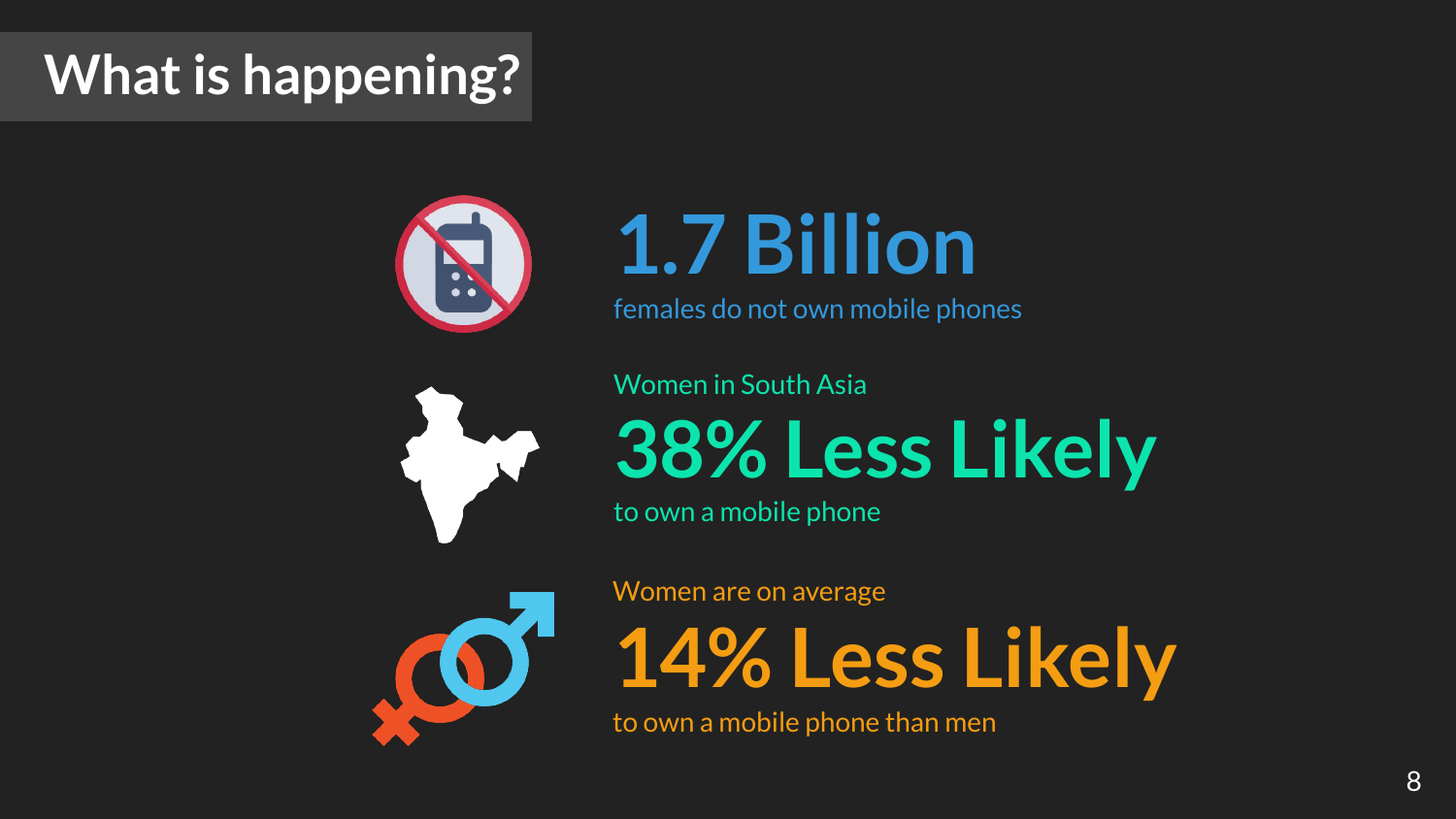### **Why does it matter?**



*"mobile phones helps (or would help) make running errands either more convenient or less expensive*



*"feel safer (or would feel safer) with a mobile phone"*

58%

*"feel more autonomous and independent with a mobile phone"*



*"mobile phones saves time (or would save them time)"*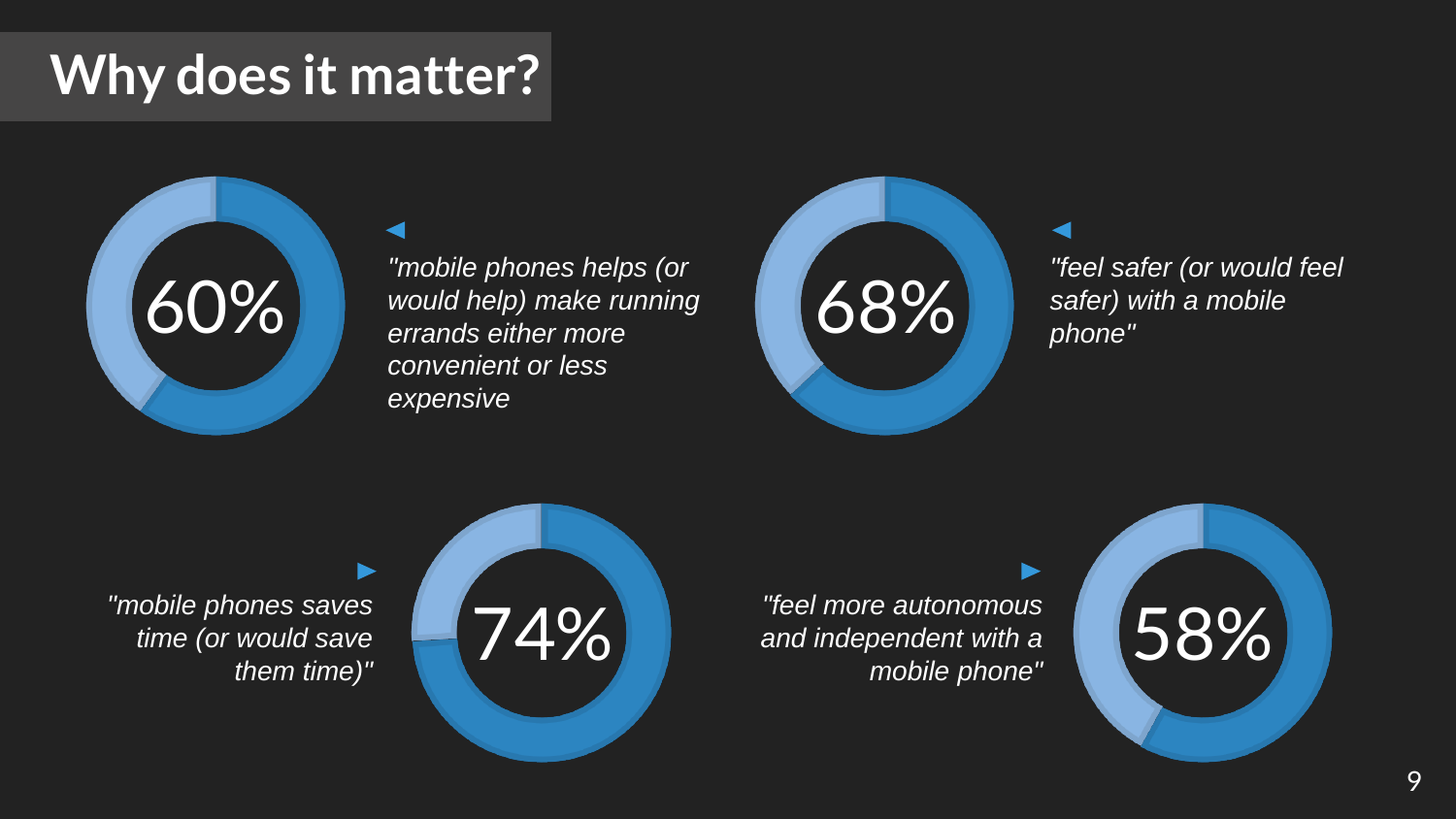### **Global Outlook**

Gender gap in mobile phone ownership in low- and middle-income countries 2015 [GSMA]  $\circledcirc$  | Region Filter



- South Asia has the biggest gender gap in mobile phone ownership.
- East Asia & Pacific has the sixth highest ratio.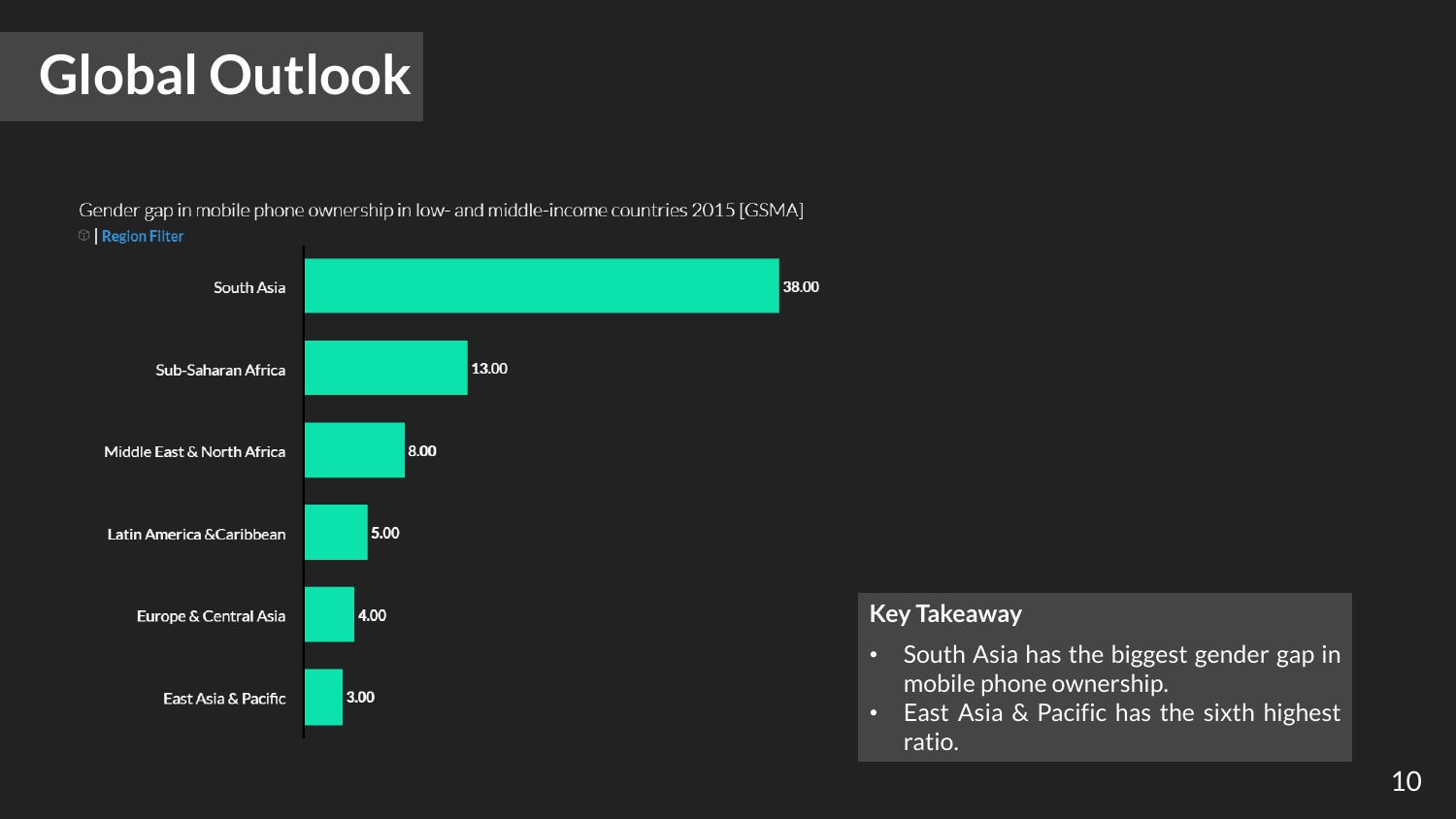### **Global Outlook**

Population of connected women in low- and middle-income countries 2015 [GSMA]  $\circ$  | Region Filter



- South Asia has also the highest ratio of unconnected women to total women population.
- East Asia & Pacific has the third highest ratio.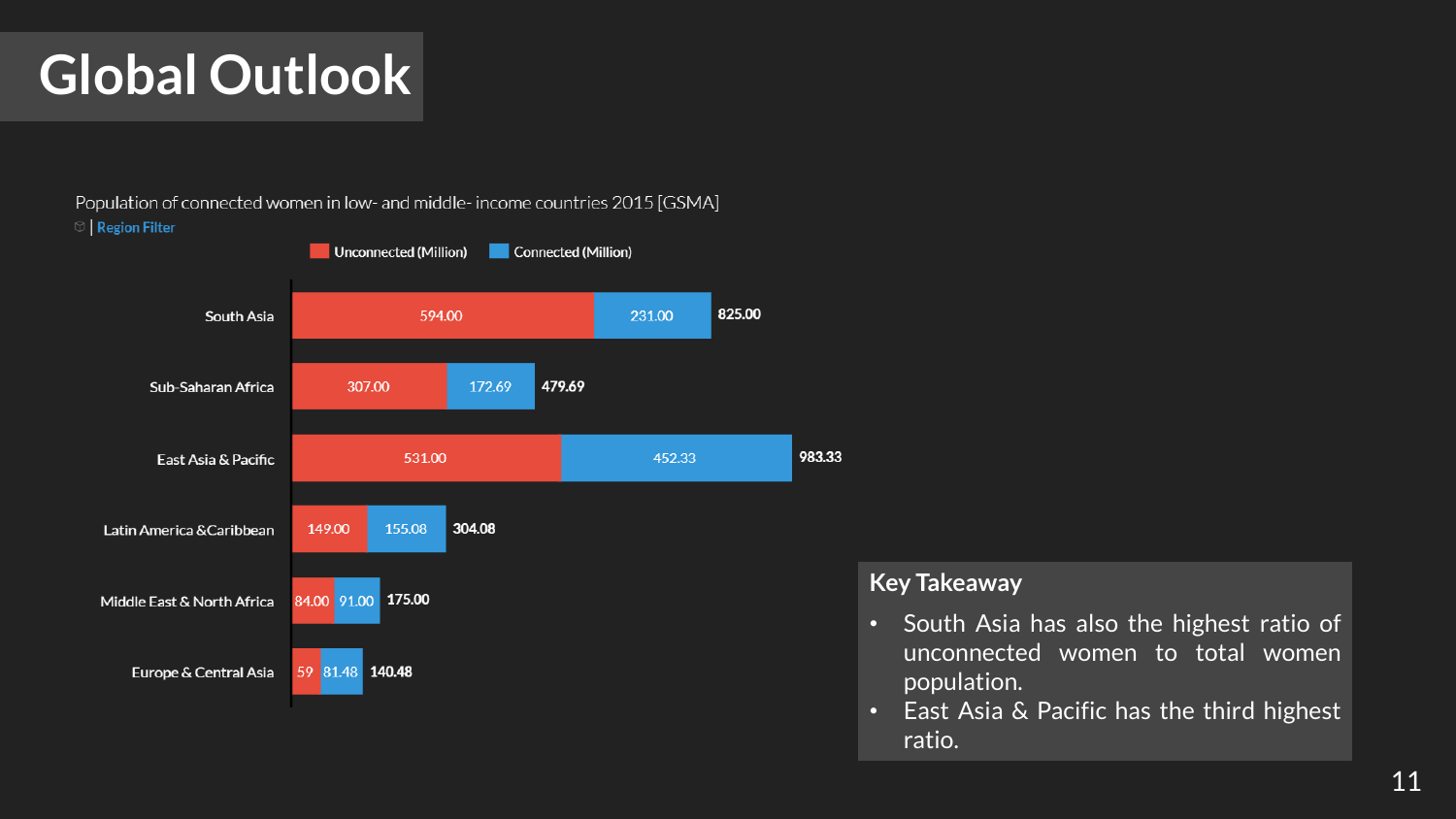# **Regional Overview**

ICT Development Index (IDI) 2015 of Countries in Asia and the Pacific Region [ITU]



- Australia and Japan's IDIs are clearly above global average.
- ASEAN's IDIs are still at/below average.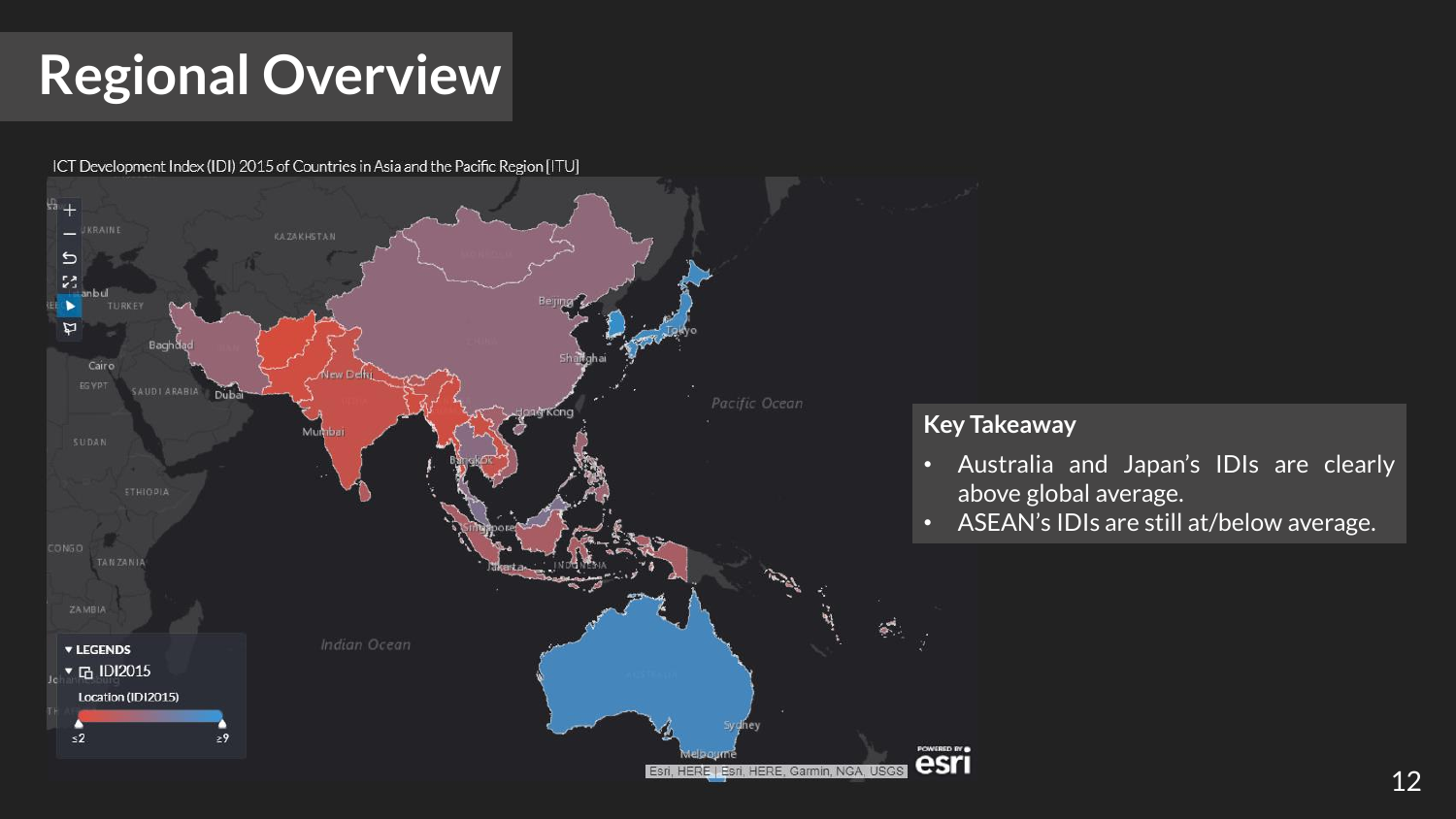## **Regional Overview**

Mobile Phone Subscriptions per 100 people (2015) [UNDP]



#### **Key Takeaway**

228.80

- Lao PDR and Myanmar are ASEAN countries that fall below average.
- Lao PDR is the second lowest in East Asia & Pacific.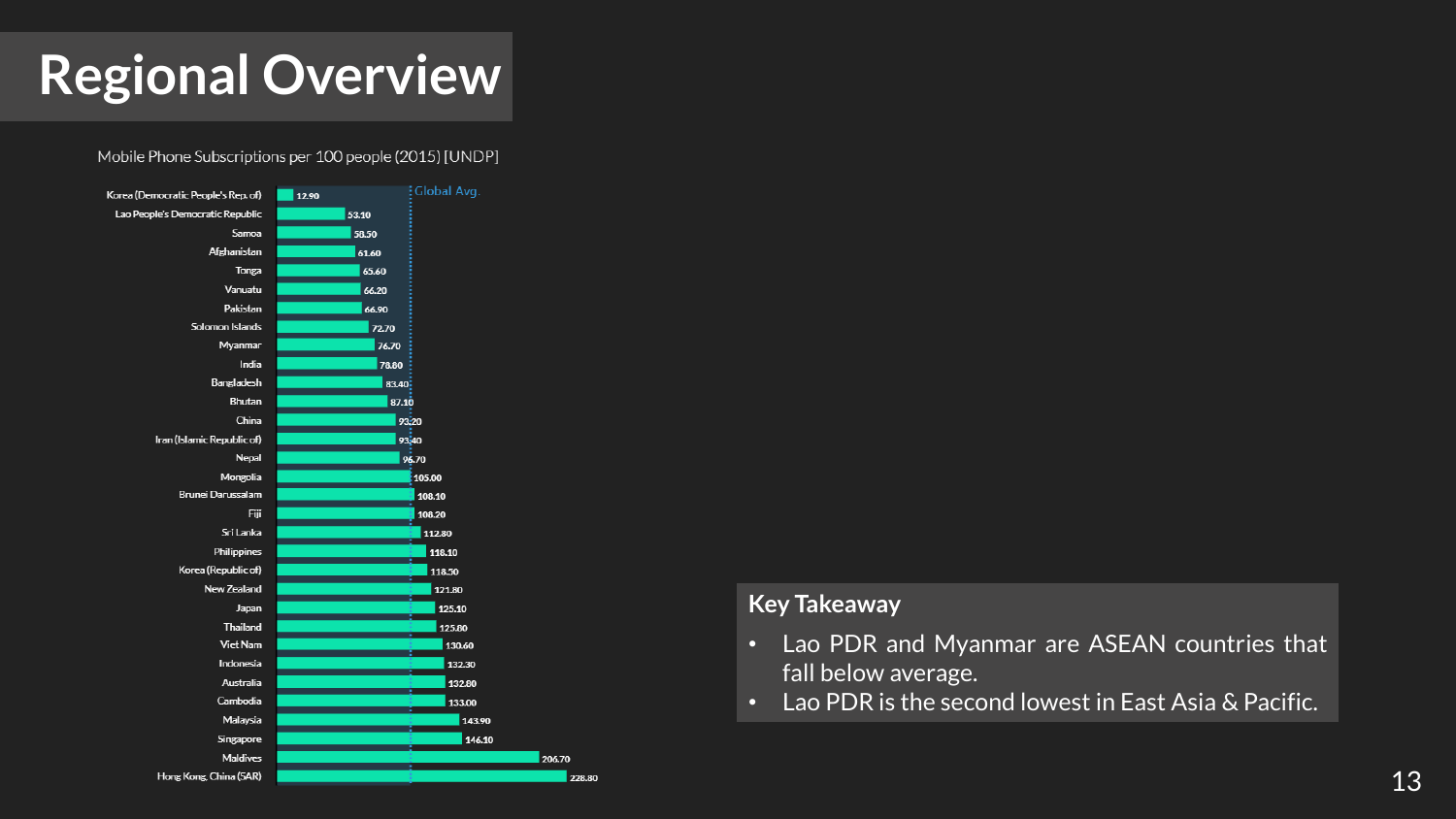## **ASEAN Snapshot**

#### Digital in Southeast Asia



- Mobile connection outweighs Total Population.
- Mobile Ownership gap still remains.
- Mobile Ownership centralized in only certain group of people.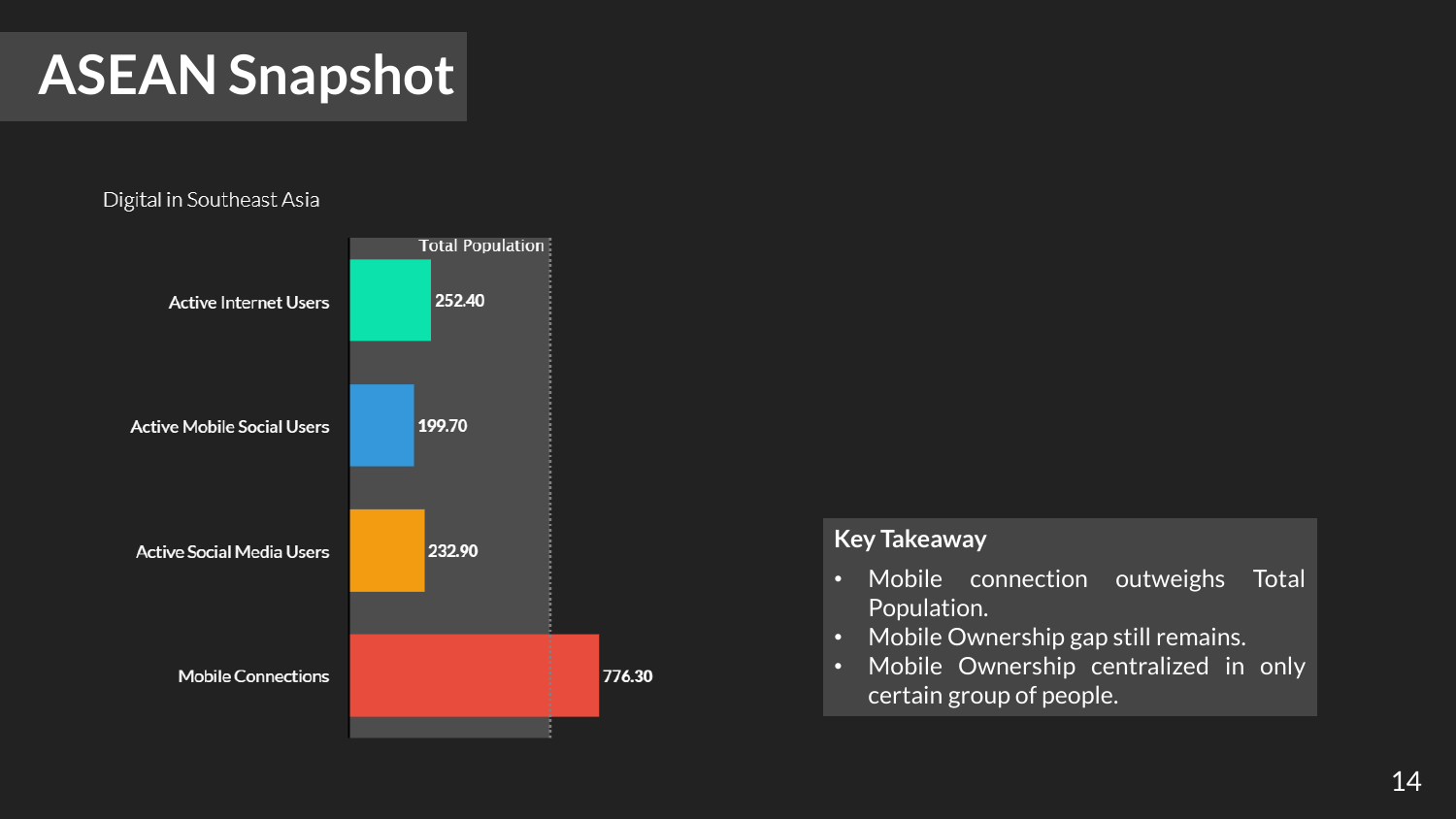# **ASEAN Snapshot**

Breakdown of mobile internet, voice and text and non mobile subscribers at the end of 2014 [GSMA]



#### **Key Takeaway**

92.00

- Voice and Text is more popular across all nations.
- Singapore has the highest percentage of subscribers for both.
- Singapore's Mobile Internet's percentage is even higher than the other nations' Voice and Text percentage.
- Myanmar has the lowest percentage of subscribers for both.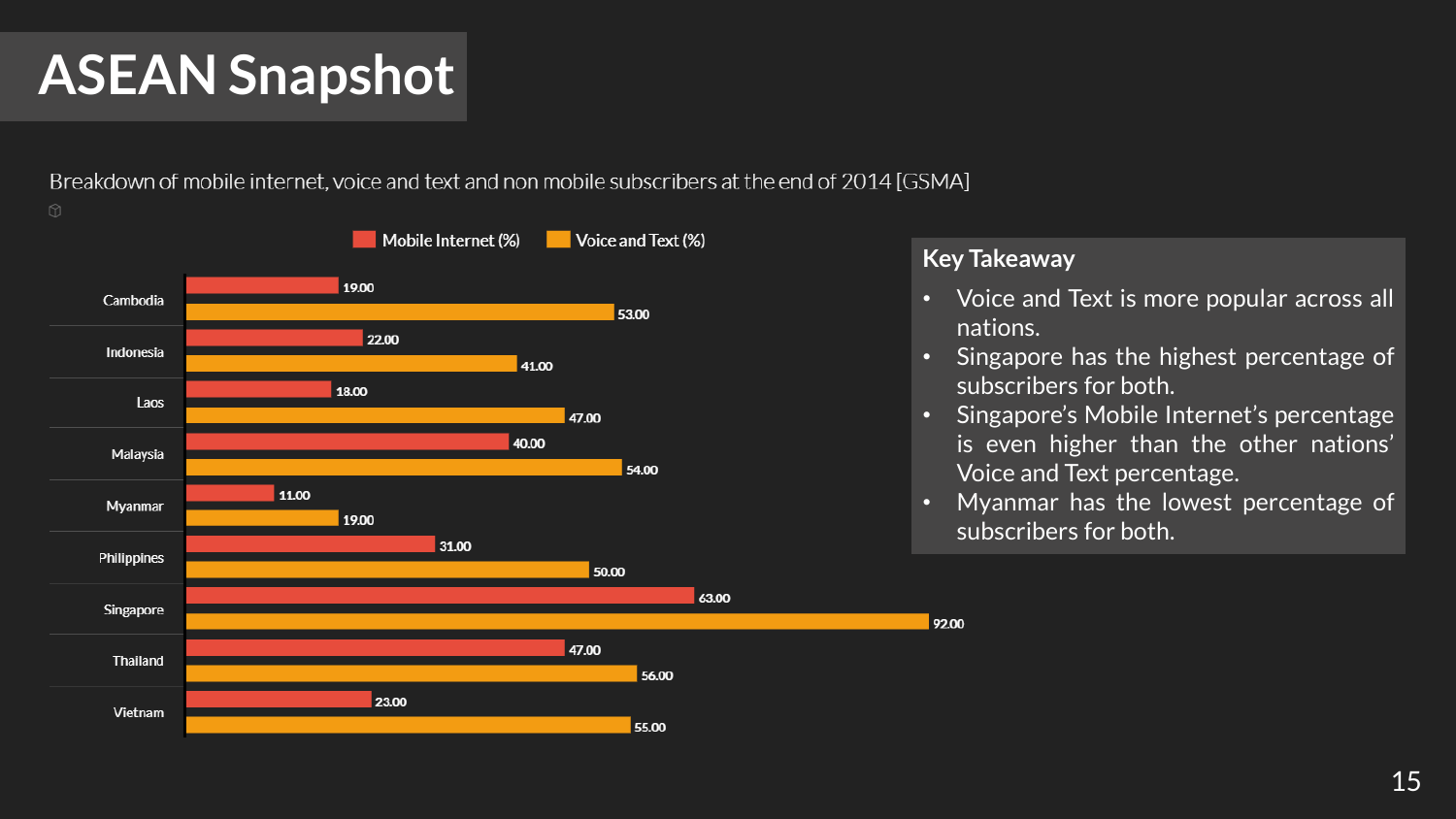## **Country Profiles - Myanmar**

- Population: 52.885 Million
- Rural: 65%
- GDPpc: 1,140,520 USD
- Fixed telephone subscriptions (per 100 people): 1%
- Individuals using the Internet: 22%

**29%** Gender Gap in **Ownership** 

Myanmar Mobile Operator Market Share and Number of Subscriber



#### Gender gap (%) in mobile ownership

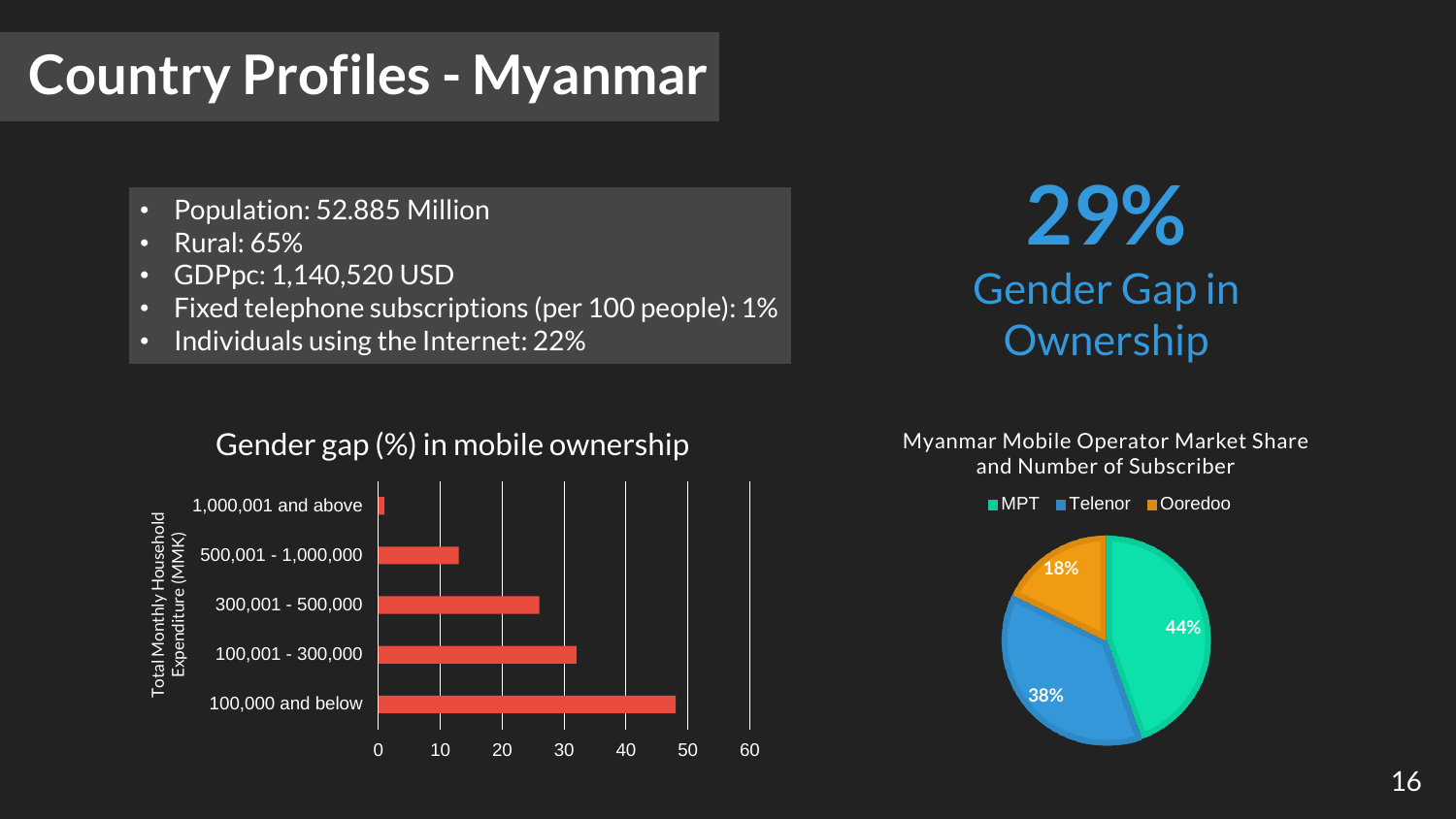## **Country Profiles - Indonesia**

- Population: 261.115 Million
- Rural: 46%
- GDPpc: 36,125,914 USD
- Fixed telephone subscriptions (per 100 people): 9%
- Individuals using the Internet: 22%

**10%** Gender Gap in **Ownership** 

Indonesia Mobile Operator Market Share and Number of Subscriber



Indonesia Unique Subscriber Penetration

■Telekomsel ■XL Axiata ■Indosat ■Others

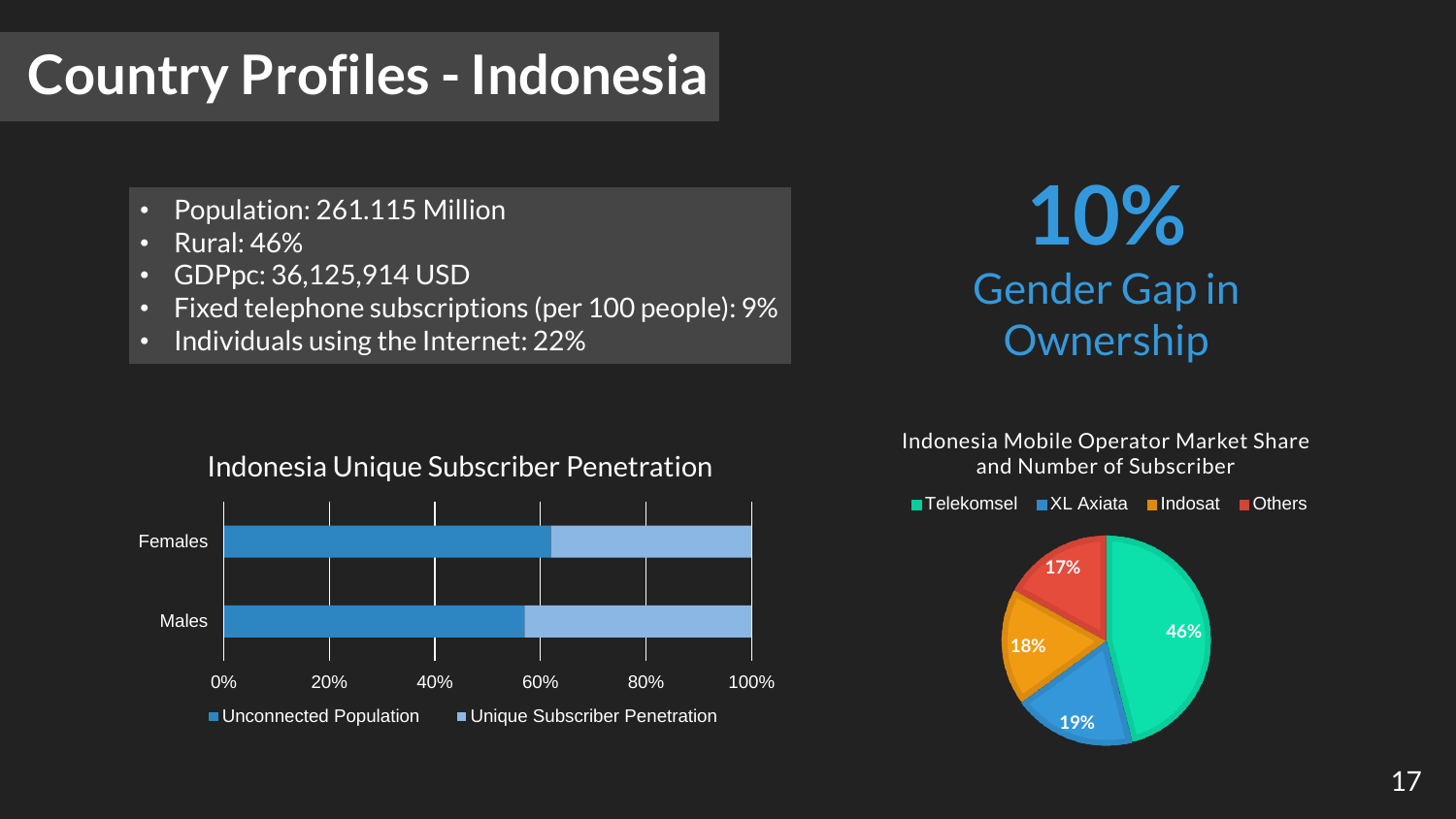### **Barriers Outlook**



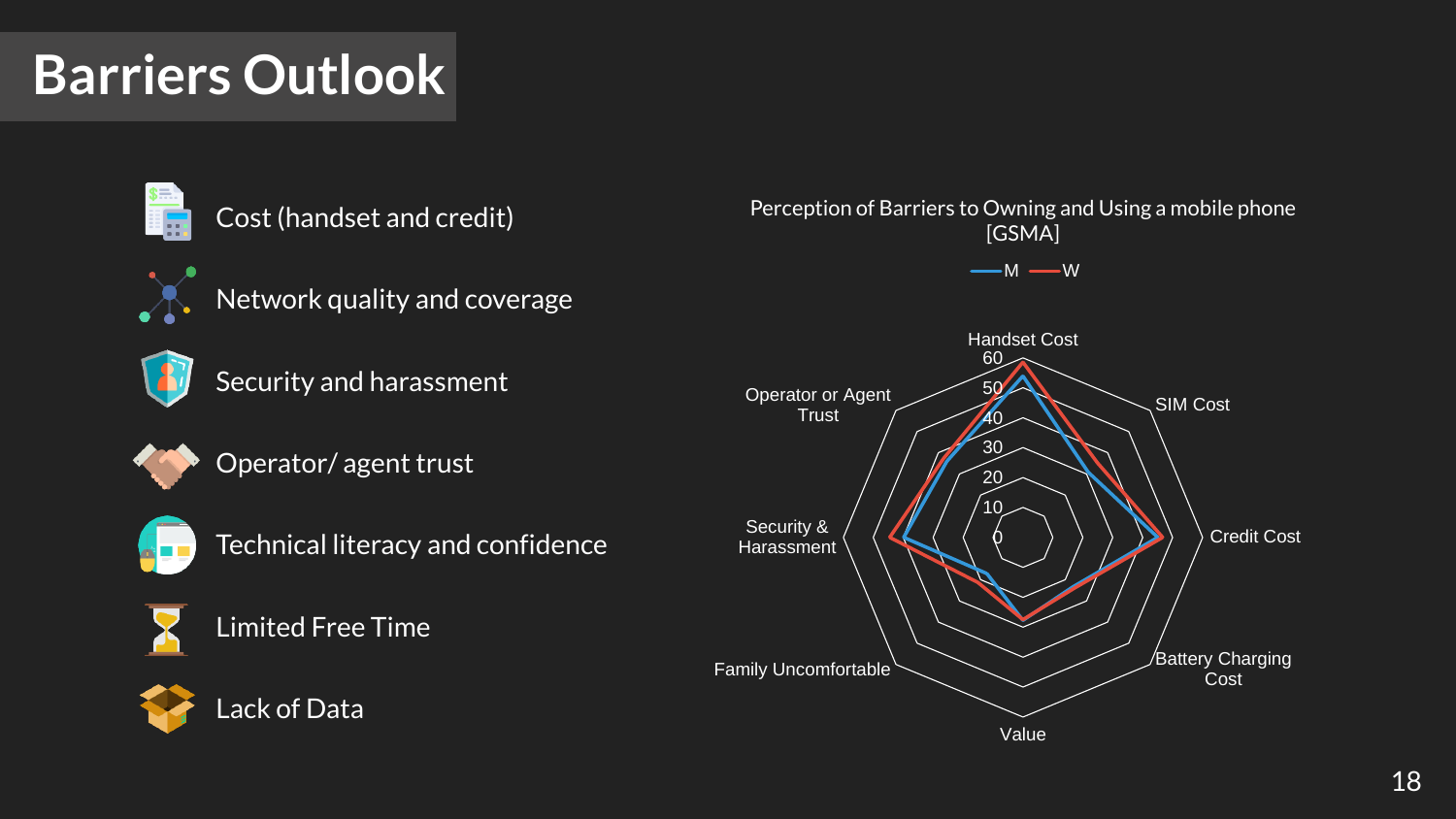### **Causes of Barriers**

Secure Internet servers (per 1 million people) 2016 [World Bank]



#### **Key Takeaway**

• 8 out of 10 countries are significantly below average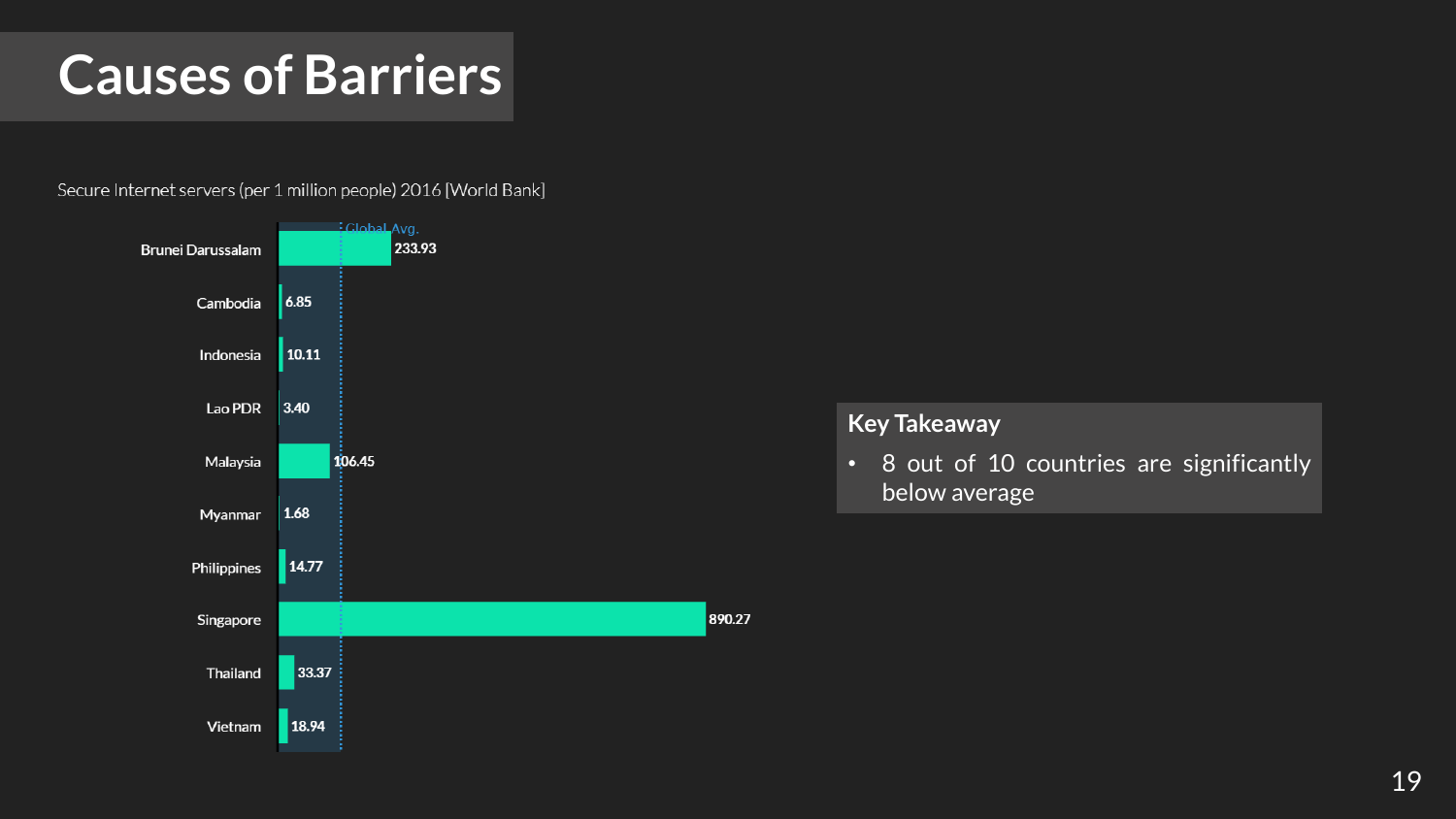### **Causes of Barriers**

#### Sex Aggregated estimated GNI per capita (2011 PPP\$) [UNDP]



The monthly cost of running a mobile phone as % of GNI p.c. (2014, Atlas Method)



- Female's GNIs are always lower than that of Male
- Both sexes in Brunei and Singapore and male in Malaysia are the only five groups that have above average GNI per capita
- Cambodia, Lao PDR and the Philippines have higher than average monthly cost while having lower than average GNI per capita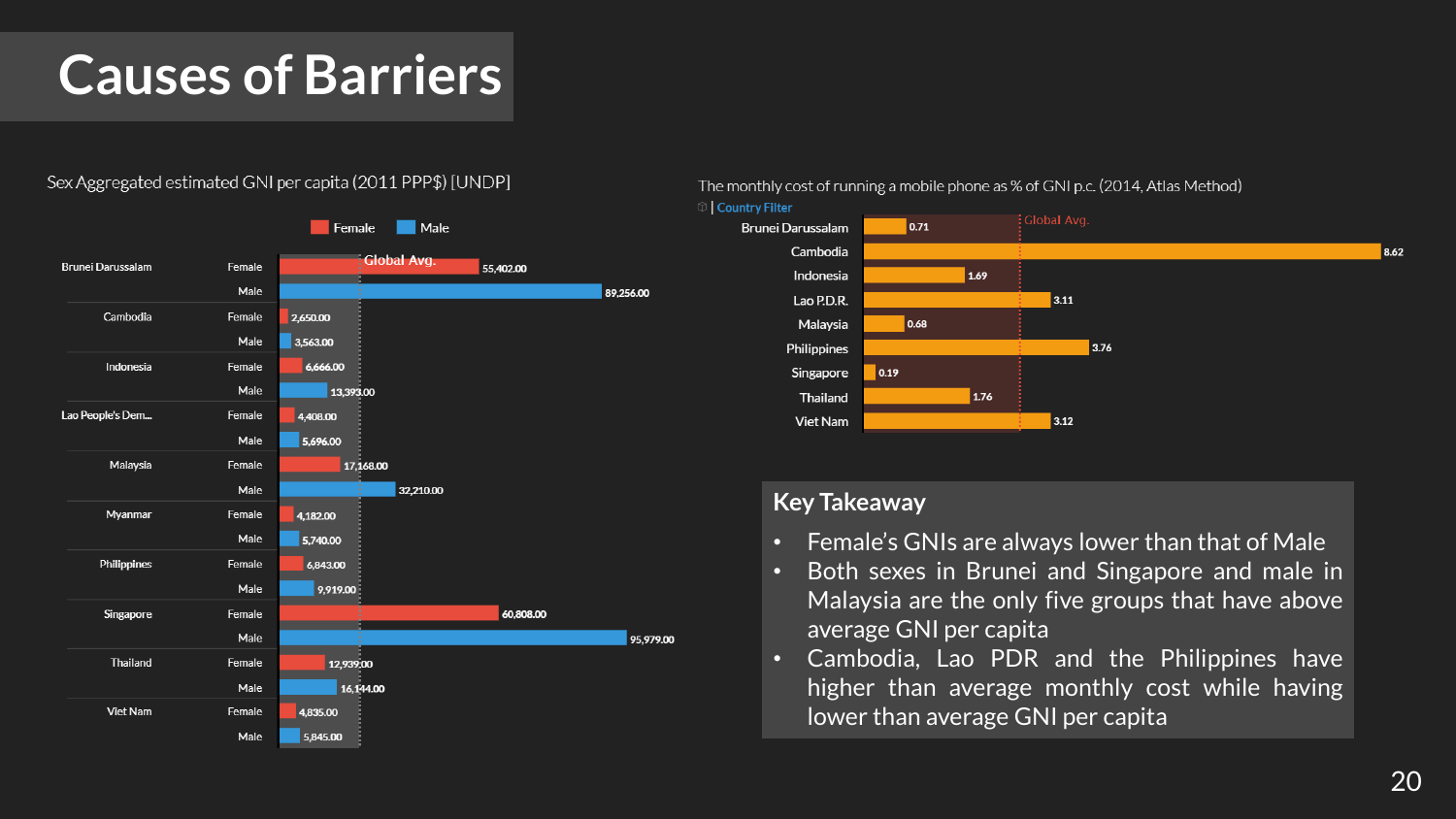| <b>Stakeholders</b>         | <b>Recommendations</b>                                                                                                                 | <b>Related Barriers</b>                     |
|-----------------------------|----------------------------------------------------------------------------------------------------------------------------------------|---------------------------------------------|
| Government/Policy<br>makers | Collect/Gather and analyse more gender-disaggregated data                                                                              | Lack of Data                                |
|                             | Reduce tax related to mobile or internet to minimise the cost barrier                                                                  | Cost                                        |
|                             | Invest in the infrastructure of safe and accessible public access facilities                                                           | Network quality and<br>coverage             |
|                             | Integrate ICT and technology into school curriculum in order to prepare younger<br>generation for technological devices                | Technical literacy and<br>confidence        |
|                             | Provide vocational or informal training for those who are not enrolled in formal<br>education system to learn about technology and ICT | <b>Technical literacy and</b><br>confidence |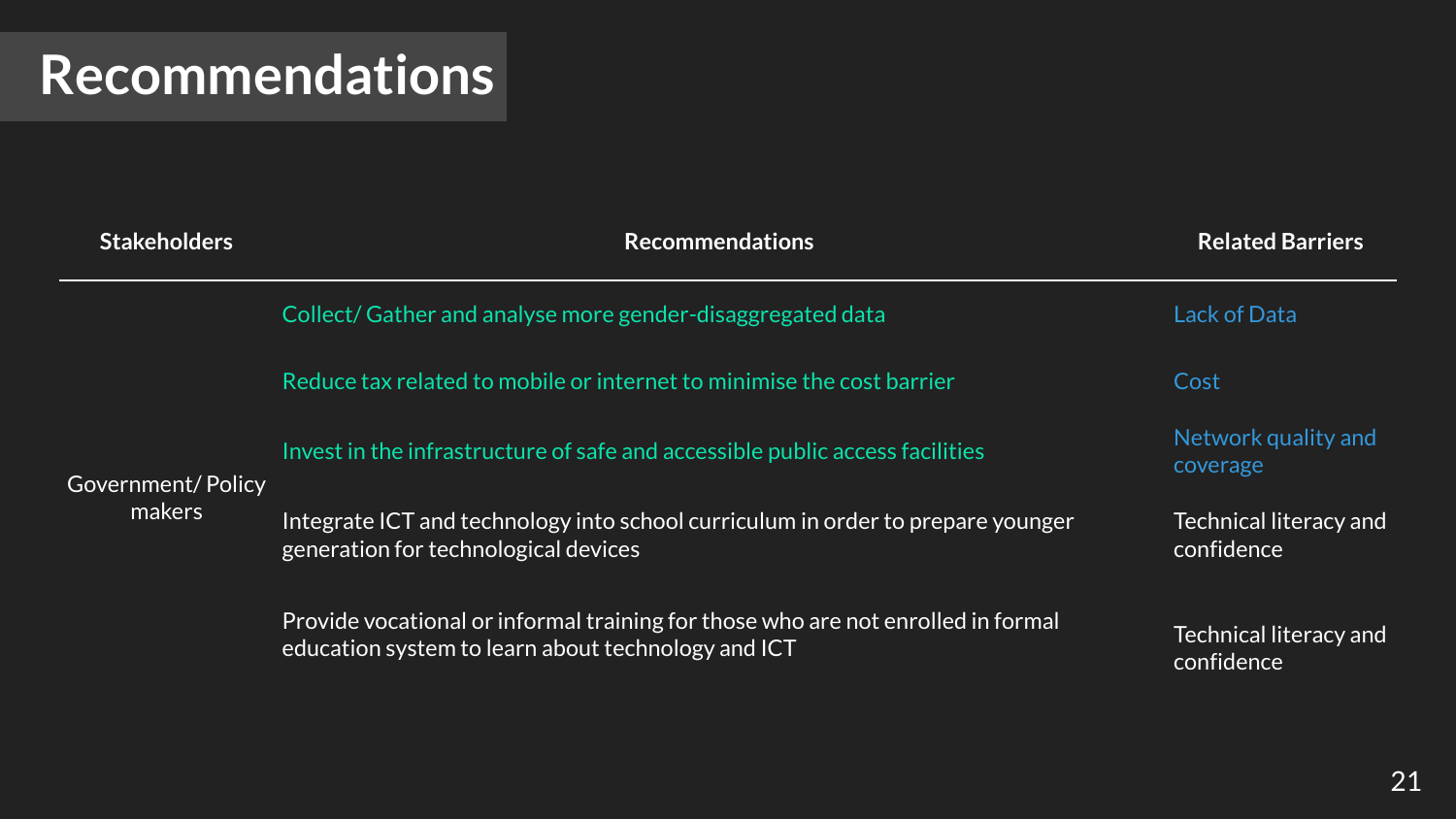### **Recommendations**

| <b>Stakeholders</b> | <b>Recommendations</b>                                                                                | <b>Related Barriers</b>                     |
|---------------------|-------------------------------------------------------------------------------------------------------|---------------------------------------------|
| Mobile Operators    | Create campaign or publications that raise awareness in ICT and media literacy                        | <b>Technical literacy and</b><br>confidence |
|                     | Offer affordable choices of device for Internet accessibility, especially to women with low<br>income | Cost                                        |
|                     | Record details of demographic customer data especially by gender                                      | Lack of data                                |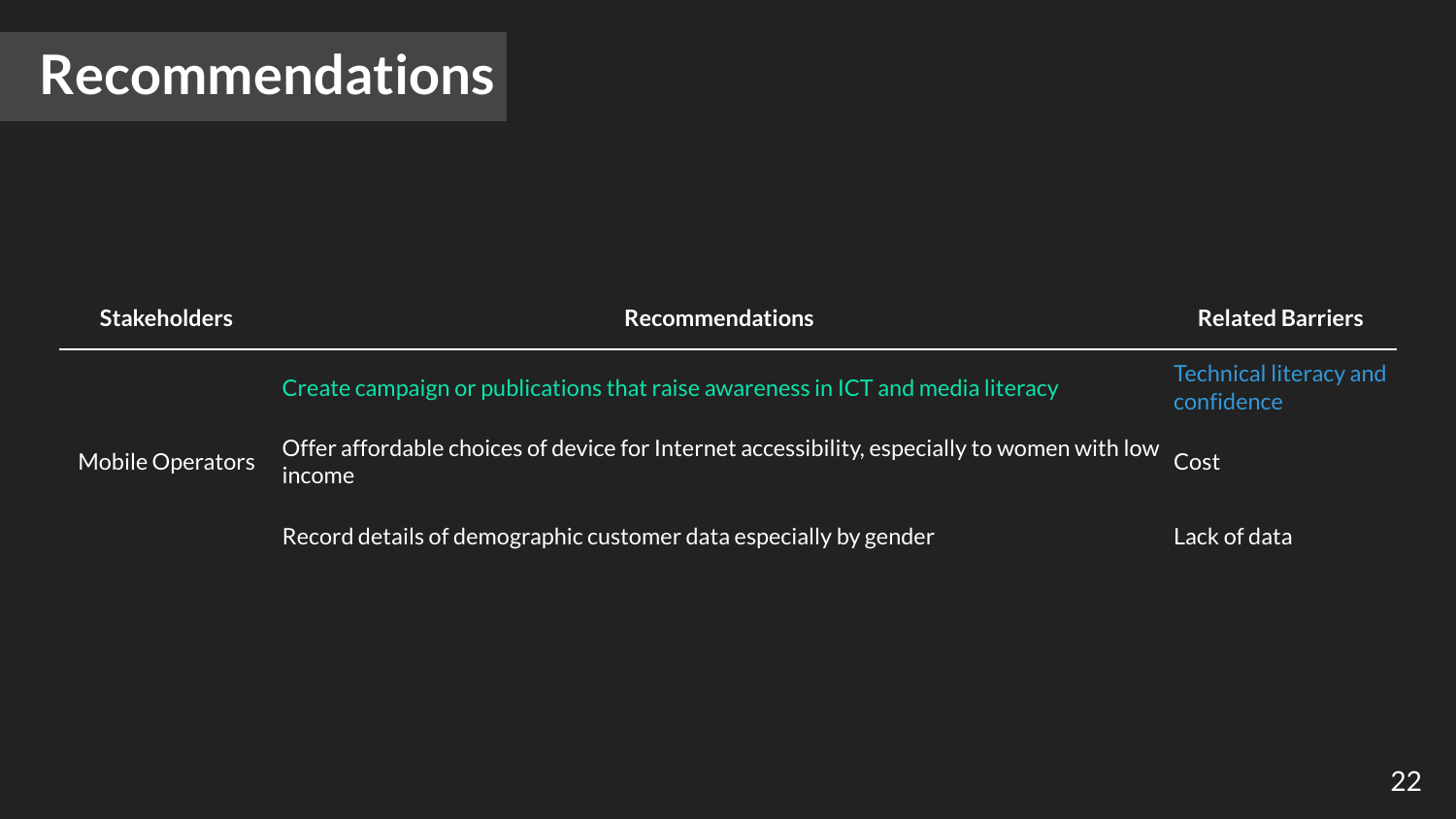### **Recommendations**

| <b>Stakeholders</b>                                    | <b>Recommendations</b>                                                                                                                            | <b>Related Barriers</b>                     |
|--------------------------------------------------------|---------------------------------------------------------------------------------------------------------------------------------------------------|---------------------------------------------|
| <b>NGOs</b>                                            | Launch attitudinal change campaign and create positive perception of owning a<br>mobile phone among women and girls                               | Security and<br>harassment                  |
|                                                        | Raise awareness of the threats or cultural barriers that prevent women and girls<br>from accessing mobile phone and internet                      | Security and<br>harassment                  |
|                                                        | Promote gender-roles balance in family                                                                                                            | <b>Limited Free Time</b>                    |
| Academia and<br><b>Research</b><br><b>Institutions</b> | Encourage more female teachers of ICT in all levels of education                                                                                  | <b>Technical literacy</b><br>and confidence |
|                                                        | Research on social issues and threats regarding cultural and social norms that<br>hinder women and girls from accessing mobile phone and internet | Security and<br>harassment                  |